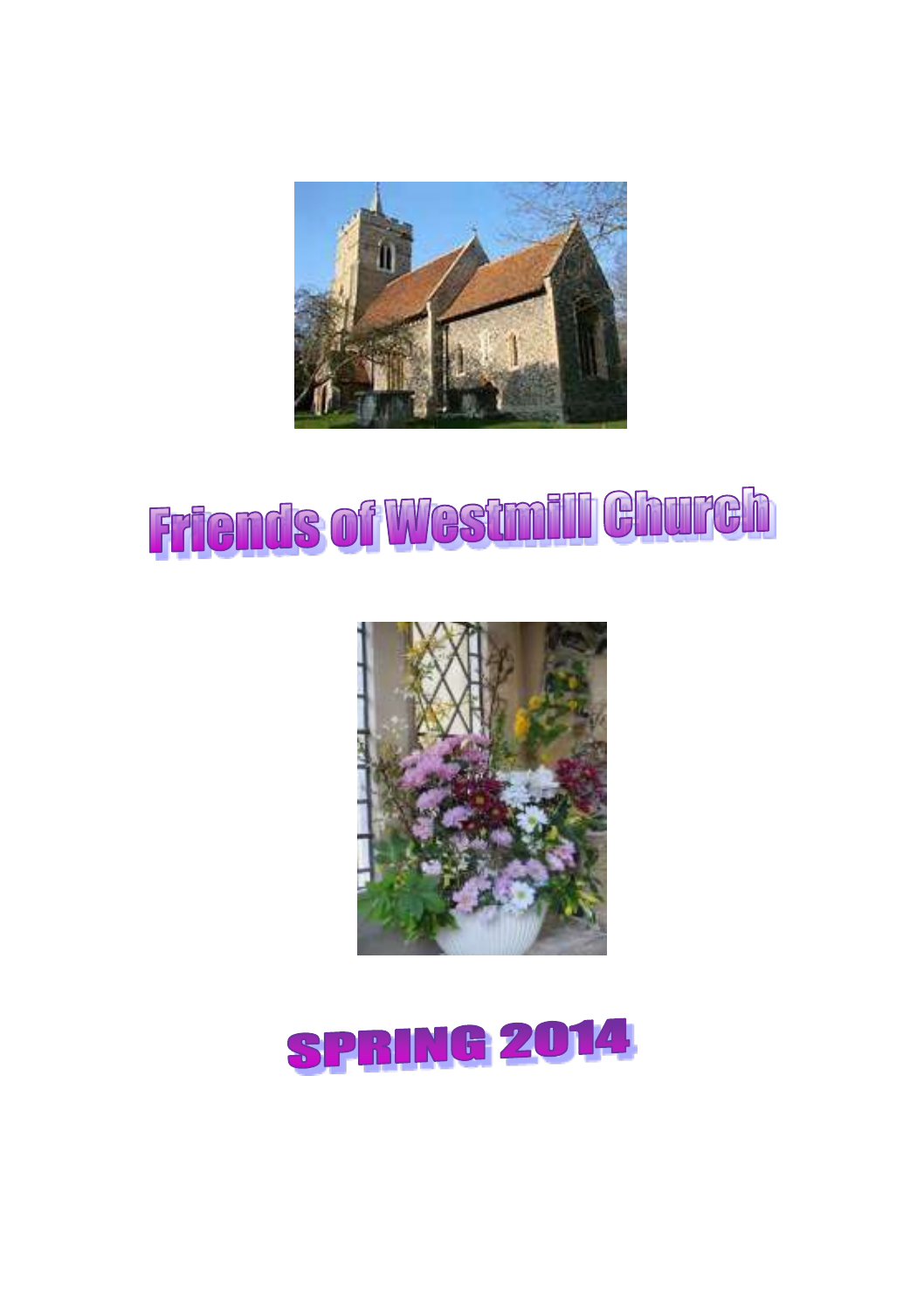# **Friends of Westmill Church -**

# **A.G.M held on 26th March 2014**

The AGM was attended by the FoWC Committee comprising:

Sally Cousins (Chair), Winston Pickup (Treasurer), Jan James (Secretary), Michael Thody, Sue Phipps and Hilary Harding (Church Wardens), Nigel Leaney (Webmaster), Ray Partridge.

David Mills - Chair of the Trustees.

Villagers attending: Andrea Bowman, Mike Harding, John King, Lucia Knight, Rita Pickup, Judy Thody

Apologies were received from Liz Holland.

Précis of the meeting:

Reports were giving by the Chair, Treasurer, Trustees and Church Wardens all of which can be seen on request, as can the Minutes, from Winston Pickup. Primarily these were about the successful completion of roof repairs and internal decoration of St Mary's with many congratulations and thanks being expressed to each and every village resident.

Sally stepped down as Chair being replaced by Jan with Nigel taking over her previous role as Secretary. Sue and Hilary advised they were retiring as Church Wardens at the end of April and from the FoWC Committee in this capacity. However, Sue is remaining and Andrea Bowman was welcomed as a new FoWC Committee Member.

It is important that FoWC remains active and continues to raise funds in order to help maintain the fabric of the church but the pressure is off with no major projects envisaged in the short term.

We hope that you will still want to support and enjoy the events that are planned.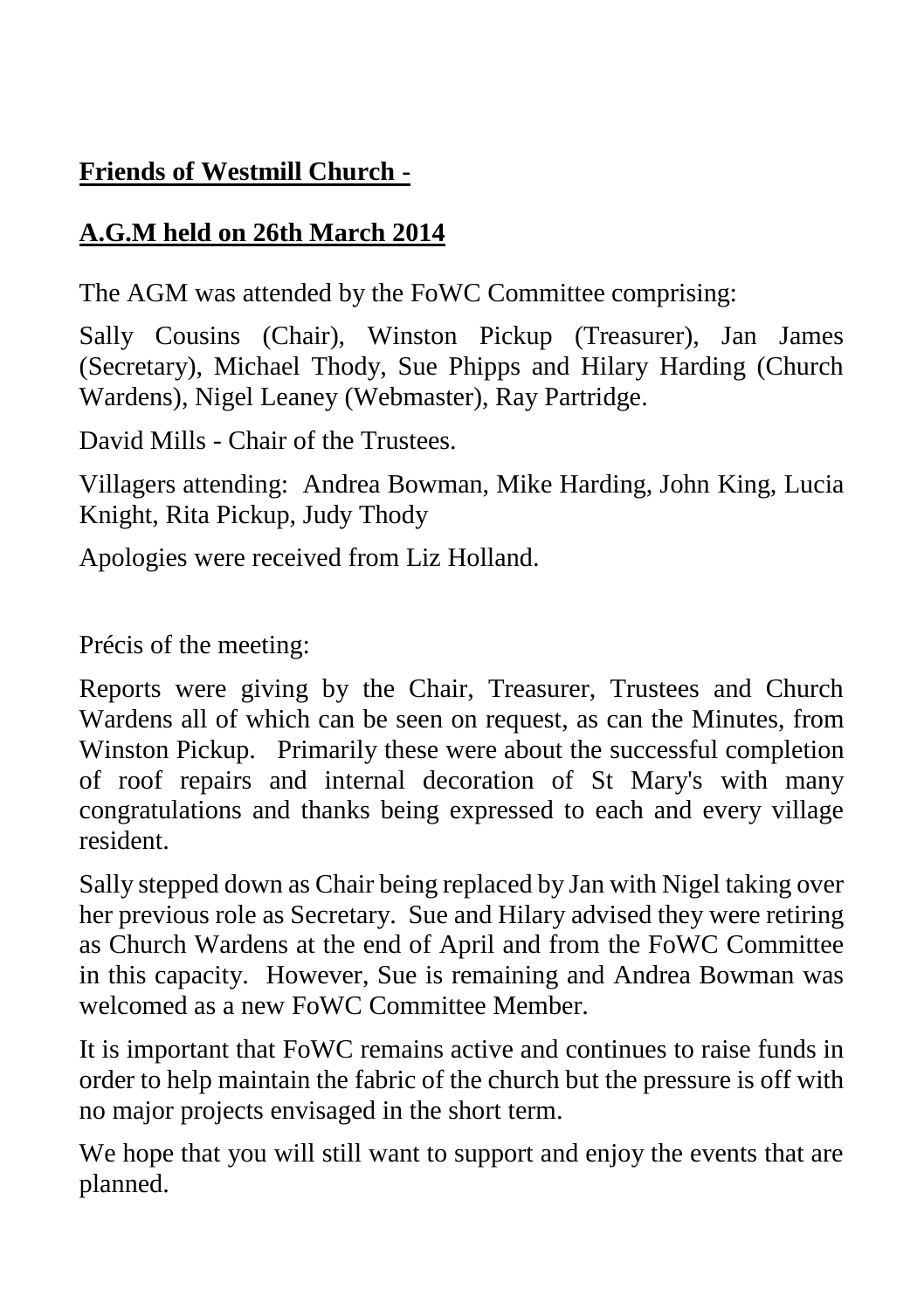## **Forthcoming Events:**

The ever popular Police Choir are returning to St Mary's on Monday 9th June 2014. Doors open 7.30 p.m. for a prompt 8.00 p.m. start.Seating is restricted in the Church and tickets are already selling quickly and available from Jan (272217) and Liz (272181) at £5.00 including a glass of wine/soft drink.

We were all saddened by the recent passing of a wonderful Westmill lady, Betty Mildren, who hosted a number of "Tea Parties" at her home



Sissons, but we are delighted that Malcolm (her son) and his wife Ana have said they would love to open the gardens this year for a similar event in memory of Betty. Plans are in hand for something in the summer and we'll let you know the date for your diary once it has been arranged. We hope lots of you will be able to come along - it doesn't matter if you didn't know Betty, she would have wanted everyone to have a very happy afternoon.

The Village Lottery draw takes place on the first Tuesday of the month in the Sword Inn Hand at around 8.30 p.m. There's always a small crowd enjoying an excuse for some light hearted banter so why not come along - a cash prize of £50, £30, £20 or £10 is sure to put a smile on somebody's face.



You've got to be in it to win it - to join ring Jan or Liz (272217 - 272181)